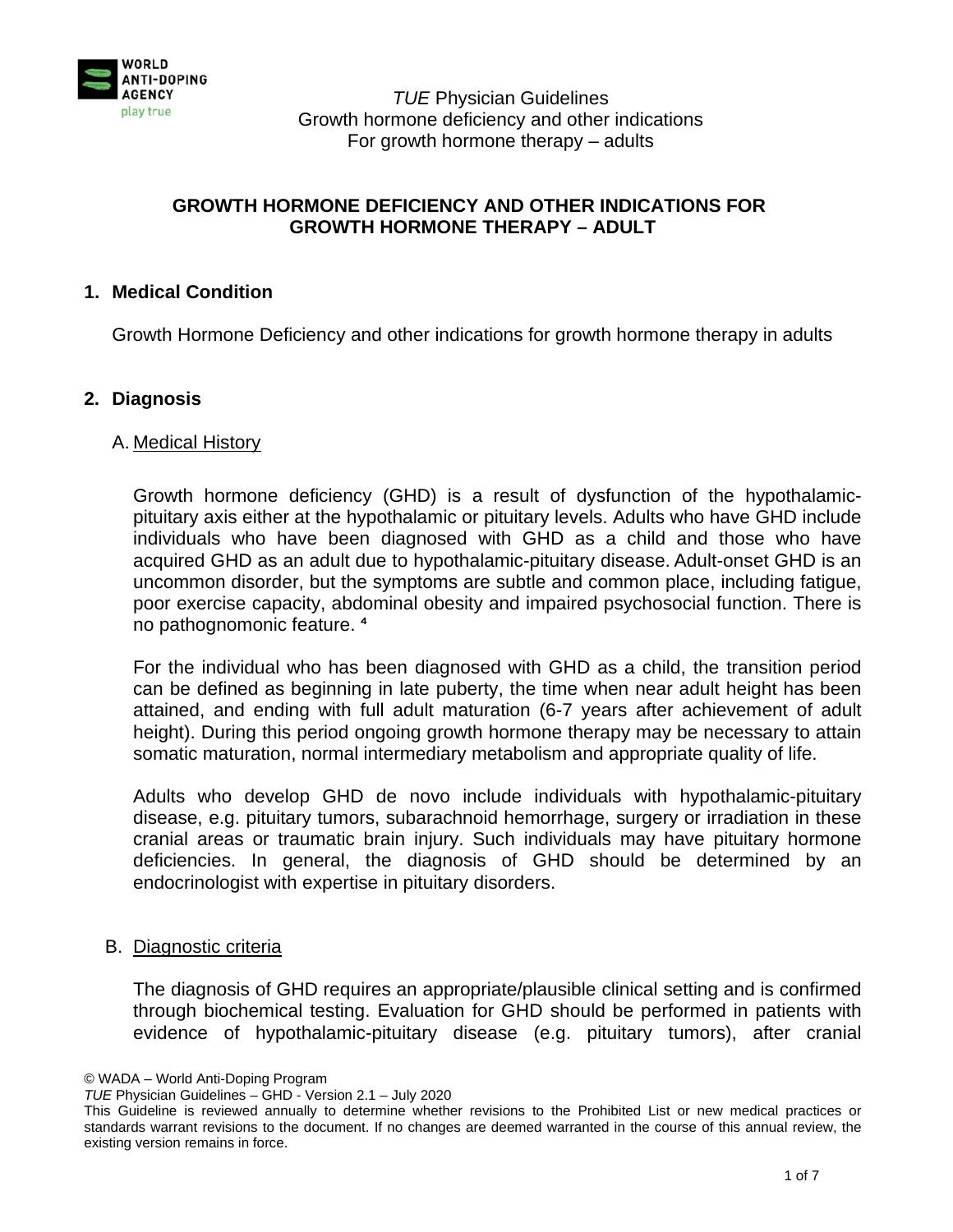

irradiation, after significant traumatic brain injury (TBI) and in some individuals who have been treated for GHD as a child.

The diagnosis of GHD rests on:

- Evidence for hypothalamic-pituitary disease;
	- IGF-1 levels have a high specificity but low sensitivity (30-40% with GHD have IGF-1 in the age-matched normal range);
- Abnormal GH stimulation test.
- 1) Re-evaluation for the adolescent/adult who is transitioning having been treated for childhood GHD is mandatory because some forms of childhood GHD may recover. For emerging adults who were diagnosed with GHD as children/adolescents an IGF-1 level should be measured after 2-4 weeks off rhGH therapy. However, in certain conditions a GH stimulation test is not required because GHD is almost certain on clinical or genetic grounds.

Patients with the following disorders do not require GH stimulation tests:

- a) More than three additional pituitary hormone deficits and a low IGF-I level (strong evidence for hypopituitarism);
- b) Transcription factor mutation known to result in pituitary maldevelopment and hypopituitarism (e.g. *POUIF1* (Pit-1), *PROP-1*, *LHX-3*, *LHX-4*);
- c) Mutations in genes known to result in isolated GHD (e.g.*GH-1* or *GHRH-R*).
- 2) This transition re-evaluation should be performed when linear growth has ceased and includes:
	- a) Height, weight, BMI, anthropometric measurements;
	- b) Serum IGF-1 levels;
	- c)  $GH$  Stimulation tests<sup>1</sup>
		- i. Insulin Tolerance Test (Threshold < 5 ng/mL);
		- ii. Macimorelin Test (threshold  $< 2.7$  ng/mL<sup>5</sup>
		- iii. Glucagon Stimulation Test (threshold  $<$  3 ng/mL)
	- d) MRI of the brain with specific attention to the hypothalamus and pituitary should be considered when assessing new adult onset GHD with possible hypothalamus or pituitary structural abnormalities.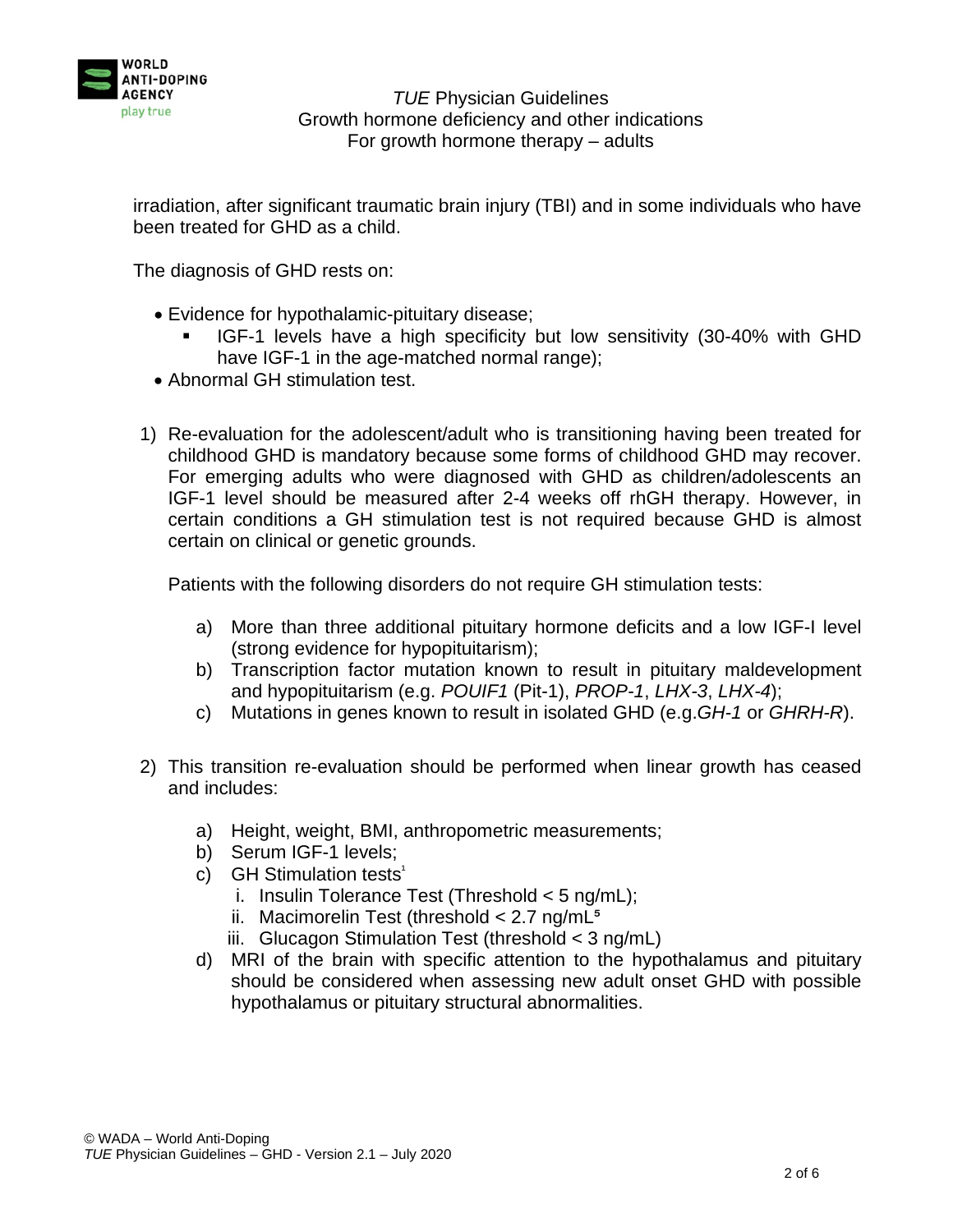

When evaluating individuals with traumatic brain injury, **the timing of the evaluation is critical.** The evaluation should be undertaken no sooner than 12 months after injury.

### C. Relevant medical information

- a) GH and IGF-1 results must be expressed in mass units;
- b) Low IGF-1 concentration below normal range is insufficient evidence for GHD. GH stimulation testing must be performed unless there is conclusive other evidence of hypothalamic-pituitary dysfunction (such as an organic lesion and hypopituitarism with more than 3 additional pituitary hormones being deficient or the presence of the genetic disorders listed above);
- c) Therapeutic use exemption (TUE) for the treatment of GHD should be granted for only those who have conclusive evidence of GHD;
- d) Subjects should be investigated for other pituitary hormone deficits and these should be adequately replaced before biochemical evaluation for GHD is performed.

## **3. Medical best practice treatment**

- a) Name of prohibited substance<sup>1</sup> Recombinant growth hormone, e.g. Genotropin, Humatrope, Norditropin, Nutropin, Omnitrope, Saizen, Valtropin, TevTropin
- b) Route Subcutaneous injections
- c) Dosage and frequency
	- i. Women: 0.3 mg/day (may need higher dosage if taking oral estrogens
	- ii. Men: 0.2mg/day

These are starting doses. Adjust dose depending upon clinical assessment, adverse effects and IGF-1 levels maintained at 0 to +1 SD unless previous history of malignancy.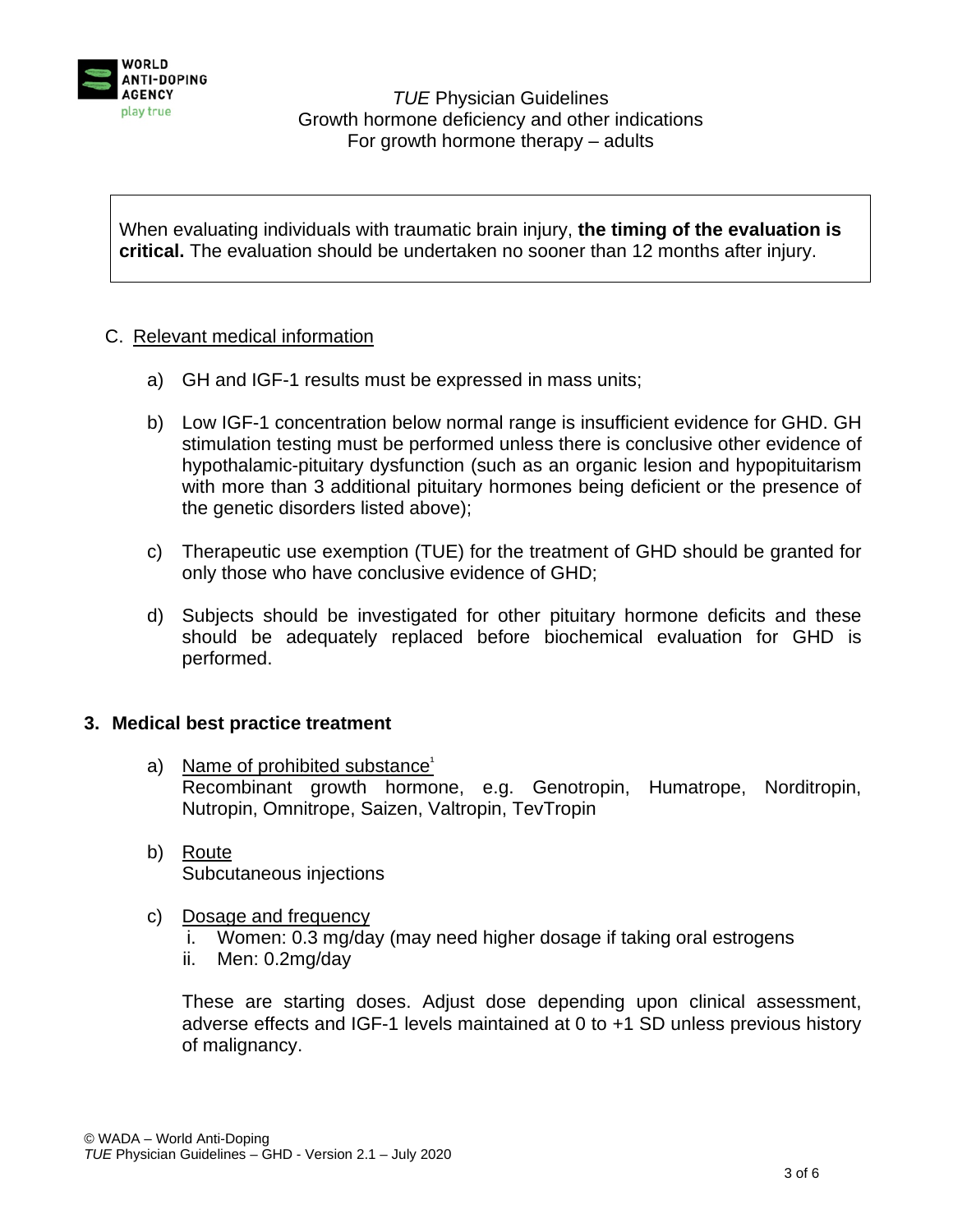

- d) Recommended duration of treatment
	- Adult onset GHD requires lifelong treatment (continuing treatment for the aging population is the decision of the treating endocrinologist);
	- ii. Childhood onset GHD requires re-evaluation within the transition period.

### **4. Other non-prohibited alternative treatments**

No alternative for human growth hormone substitution.

### **5. Consequences to health if treatment is withheld**

The following consequences to health for individuals with untreated GHD include:

- a) Decreased quality of life;
- b) Decreased bone mineral density;
- c) Increased fat mass;
- d) Increase in cardiovascular risk factors.

#### **6. Treatment monitoring**

Treatment should be periodically monitored using the following:

- a) BMI;
- b) IGF-1 levels;
- c) Blood glucose and Hemoglobin A1c;
- d) Cardiovascular risk markers;
- e) Bone density;
- f) Quality of life (QoL) by use of GHD specific questionnaires, e.g. QoL-AGHDA

#### **7. TUE validity and recommended review process**

- a) Eight years if genetic, congenital or hypothalamic-pituitary structural abnormality (lifelong use);
- b) Two years if due to brain trauma or irradiation.

The results of regular monitoring should be submitted annually for review.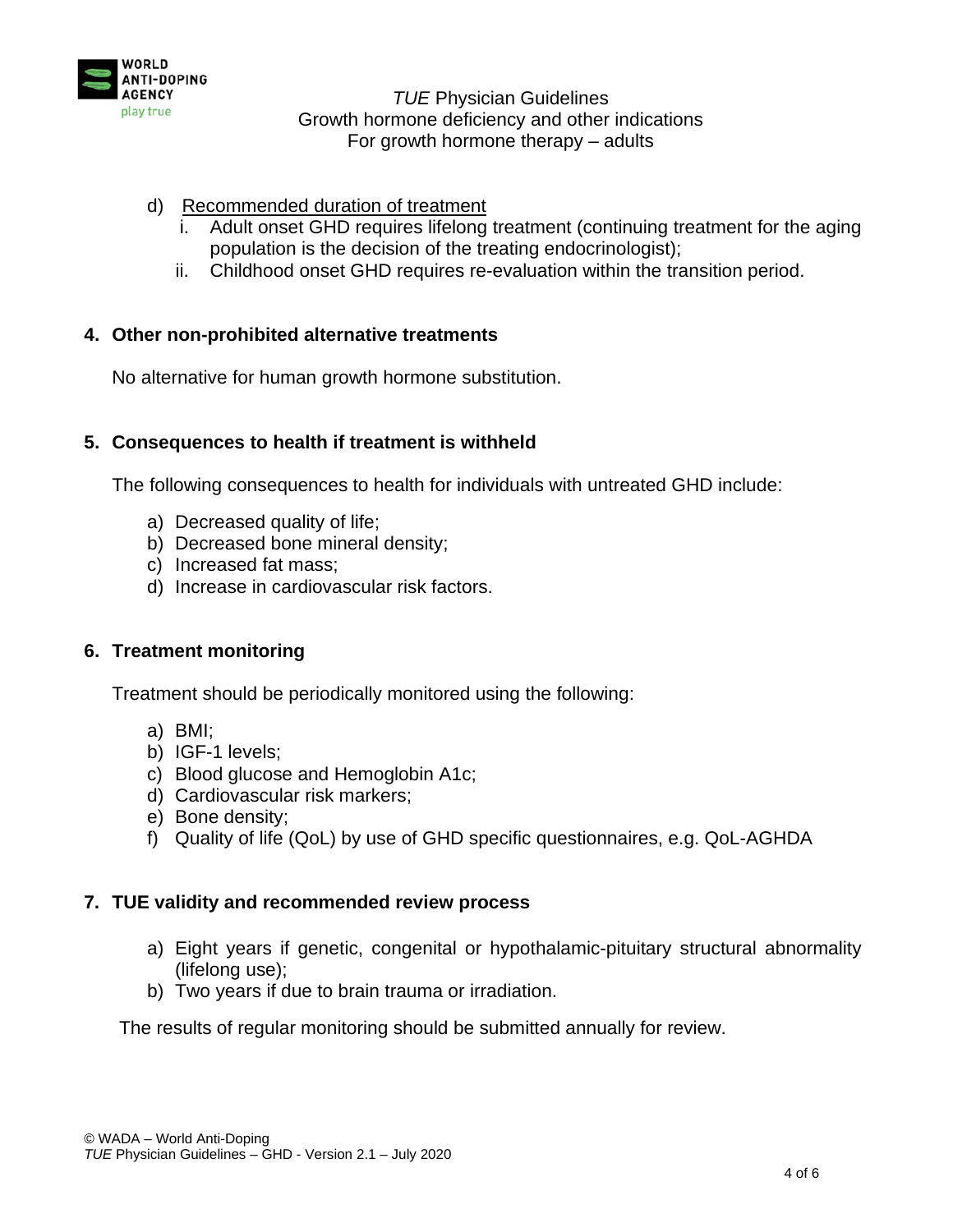

### **8. Any appropriate cautionary matters**

Due to the significant risk for abuse of growth hormone for performance enhancement, these requirements must be strictly followed. The diagnosis should be confirmed by an endocrinologist with expertise in hypothalamic-pituitary disorders.

Given the potential controversy associated with the approval of a TUE for Growth Hormone, the opinion of an independent endocrinologist with expertise in hypothalamicpituitary disorders is strongly suggested.

Also, the TUE reviewers working on behalf of the national anti-doping agencies (NADOs) and international federations (IFs) should be endocrinologists with expertise in hypothalamic-pituitary disorders.

Most patients with GHD self administer GH. Although self administration may seemingly present difficulty with monitoring, a log book of growth hormone prescriptions and administration should be maintained by the athlete. The administration log book may be subject to review at any time including for the annual review. Quantities of growth hormone administered to the athlete must be strictly controlled and limited by prescription.